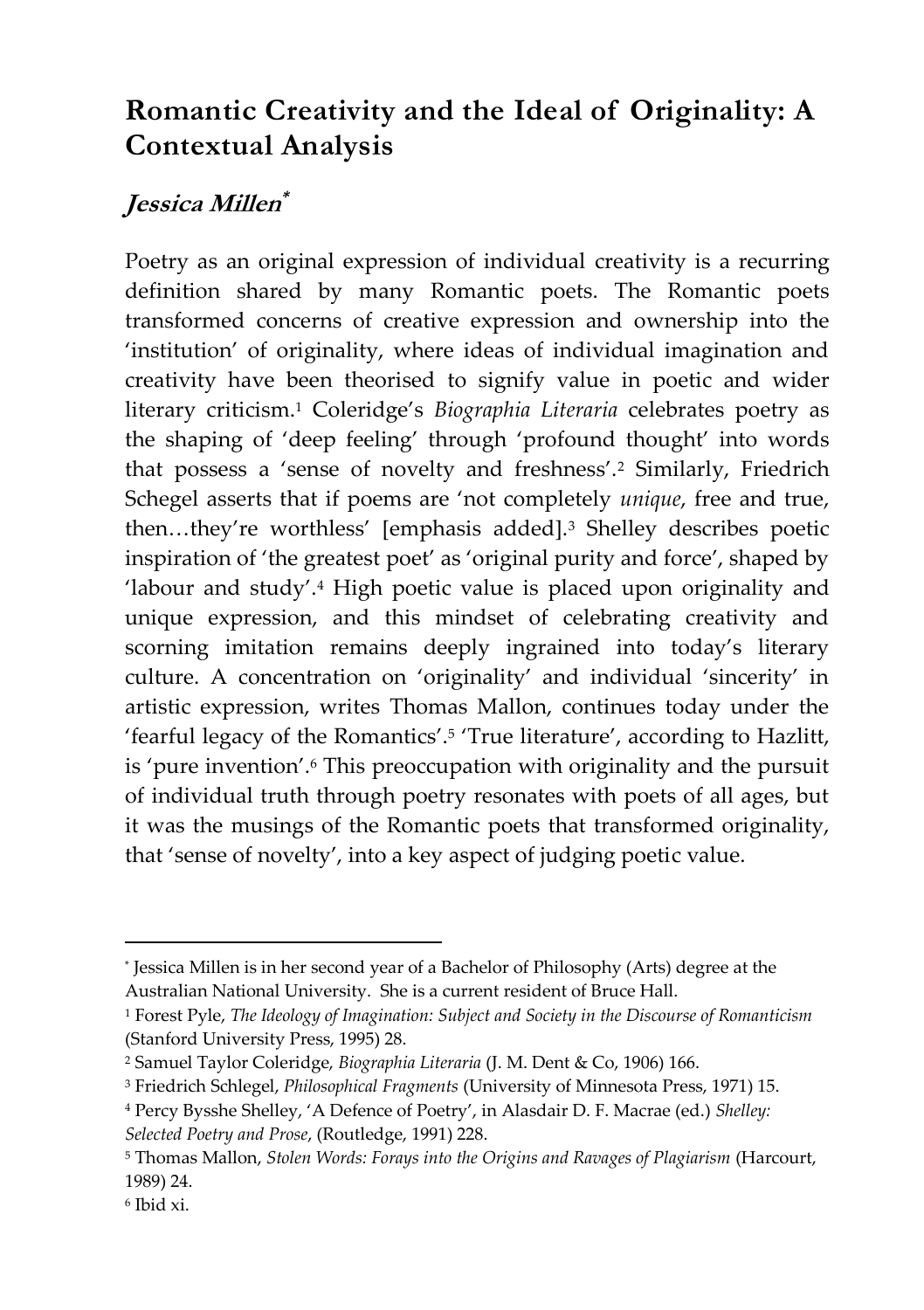This essay will examine the ideal of originality as a value that arose from the pressures of a late eighteenth and early nineteenth century context. It will also consider the significance of two different conceptions of originality, *creatio* and *inventio*, in shaping our understanding of the creative process. In order to demonstrate the ongoing legacy of the Romantics' creative ideal of originality, this essay will explore Modernist attitudes towards individual creativity in relation to those of the Romantic poets, using T. S. Eliot as a key theorist on Modernist literary values.

Originality arose as a central poetic virtue during the Romantic period for a number of reasons, shaping the Romantic poetic ideal into a union of the old (practised poetic skill) and the new (organic poetic inspiration). John Stuart Mill for example, describes poetry as not only 'the thoughts and words in which emotion spontaneously embodies itself', but also 'the exhibition of a state...of human sensibility'.<sup>7</sup> It is originality *within Romantic poetic conventions* that is truly valued. This is where the Romantic poetic ideal of originality becomes problematic. Romantic poets celebrated original 'genius' as the talent for producing works that are independent of the ideas and expressions of others, works 'for which no definite rule can be given'.<sup>8</sup> However, this is contradictory in its very essence, as any attempt to define genius is placing upon it a 'definite rule'. Edward Said argues that the Romantics' concept of 'originality' is a 'variation of a dominant pattern' and is, in turn, enclosed within a tightly delineated framework.<sup>9</sup> Similarly, Bloom argues that the influence of history and past poets is inescapable – naturally all ideas come from the individual, but the individual is shaped by their context, which in turn has been shaped by everything that preceded it.<sup>10</sup> Thus Romantic originality is a response to an historical context that included elements like growing mass industrialisation and an intensifying sense of competition with past and contemporary poets for cultural relevance. These elements have,

<sup>7</sup> John Stuart Mill, 'What Is Poetry?' *Early Essays* (1833) 203, 223.

<sup>8</sup> Immanuel Kant, *Critique of Judgement* ( J H Bernard trans, Hafter Press, 1951) 150 [trans of *Kritik der Urteilsckraft* (first published 1790)].

<sup>9</sup> Edward W. Said, *The World, the Text, the Critic* (Vintage, 1991) 134.

<sup>10</sup> Harold Bloom, *The Anxiety of Influence: A Theory of Poetry* (Oxford University Press, 1973) 8.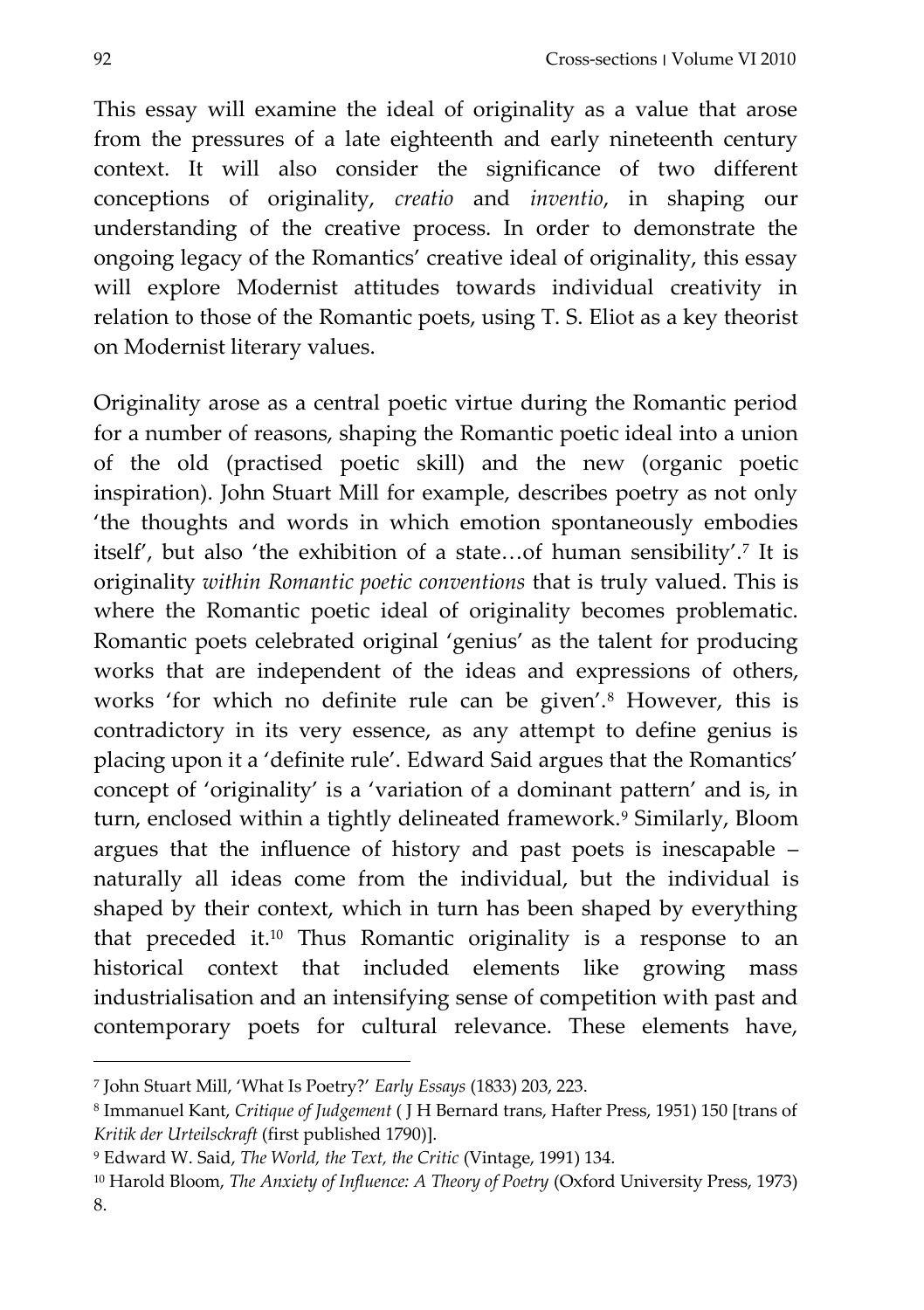however, endured over time and are still present in our current context, resulting in our ongoing preoccupation with striving for the original.

There are three principal elements of the Romantic poets' historical context that led to an obsession with originality and individuality. Firstly, the high currency placed upon originality in Coleridge's late eighteenth and early nineteenth century context was a reaction against the advent of mass production that spread through Europe with the industrial revolution. With the dawn of the age of mechanical reproduction came concerns for the preservation of art and creativity. In this way, 'the rise of industrial society and commodity culture' caused mechanically reproduced imitations 'to be contrasted to the genuine or authentic, such as...the composition of fiction'.<sup>11</sup> An unoriginal poem was thus compared to the unthinking production of a machine. Edward Young's 1759 *Conjectures on Original Composition* reflects the contemporary opinion that 'imitations are often a sort of manufacture wrought up by those mechanics, art and labour, out of pre-existent materials not their own', giving imitation a dehumanised quality.<sup>12</sup> According to Young, unoriginal work was of little value; it was simply another mass-produced commodity on a poetic production-line. This portrayal of indebted poems as soulless and mechanic further served to increase the importance placed upon originality.

The second contextual influence upon the Romantics' ideal of originality is a sense of 'identity crisis', where the human soul must struggle for relevance in a society filled with machines. Young, for example, writes of the 'perpetual progress and increase' of 'arts Mechanic', but the 'decay' of arts 'Liberal'.<sup>13</sup> As the drone-like existence of factory workers becomes a reality for more and more of the population, the fear of losing humanity's intellectual and spiritual faculties becomes more and more heightened. If industrialised society is perceived as the dying ground of humanity, then the Romantic poets believe that the 'pen of an Original Writer, like Armida's wand, out of a

<sup>11</sup> Nick Groom, *The Forger's Shadow* (Picador, 2002) 43.

<sup>12</sup> Edward Young, *Conjectures on Original Composition* (The Scholar Press Ltd, 1966) 12. <sup>13</sup> Ibid 41.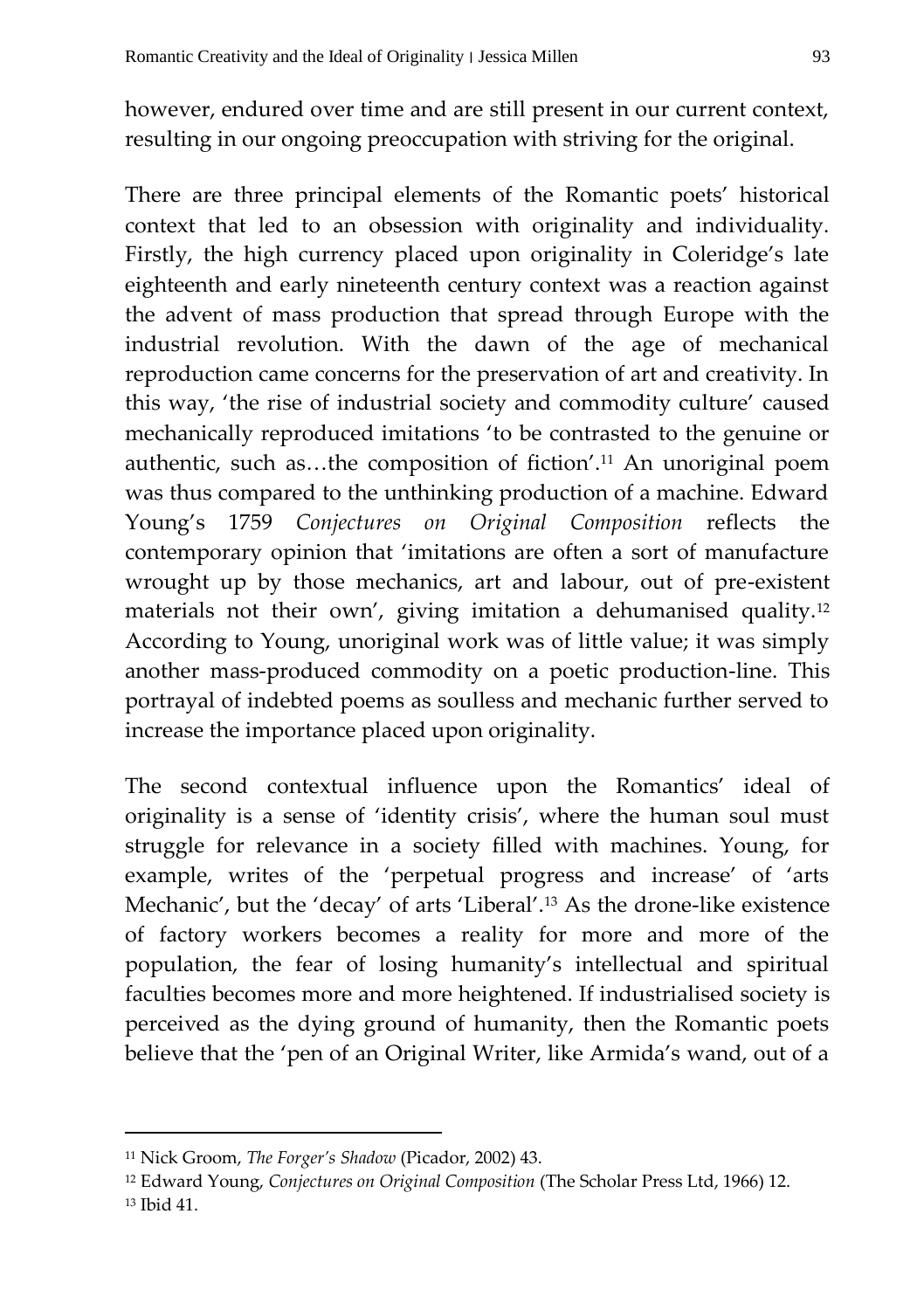barren waste calls a blooming spring'.<sup>14</sup> In this way, Romantic poetry and its ideal of originality is the process of self-discovery in a world where human voices are being drowned out by technological advancements, leading to 'the palpable diminution of the meaningful self'.<sup>15</sup> Surrounded by technology, the Romantics celebrated 'organic form' while shunning the idea of 'mechanical regularity'.<sup>16</sup> The Romantic poets' appreciation for authenticity and originality stems not only from a desire to assert their own individuality, but also from a longing for the infinite truth of what it means to be human. Both of these desires were shaped by a historical context of industrialised mass production and urbanisation that presented originality as the essential expression of humanity.

A third reason for the Romantics' preoccupation with originality concerns a heightened awareness of the rise of mass-culture. Coleridge and his Romantic contemporaries were acutely aware of what Walter Jackson Bate terms 'the burden of the past', which poses a question that, as time passes, grows increasingly difficult to answer: 'What is there left to do?'<sup>17</sup> McFarland describes this phenomenon as an 'exponentially increasing deluge of culture' that weighs down upon all poets as 'an intellectual fear of inundation by masses of books.<sup>18</sup> Our increased capacity to preserve and distribute past works means that poetic achievements are 'constantly multiplying in an eternal present'.<sup>19</sup> Bate argues that the Romantics were more intensively concerned with the impossibility of avoiding repetition and imitation than any preceding literary generation. McFarland effectively expresses this attitude towards originality in market terms: 'as the available commodity became scarcer, so demand grew proportionally more urgent'.<sup>20</sup> This

 $\overline{a}$ 

<sup>20</sup> Ibid 24.

<sup>14</sup> Ibid 10.

<sup>15</sup> Thomas McFarland, 'The Originality Paradox', (1974) 5(3) *New Literary History* 448.

<sup>16</sup> Samuel Taylor Coleridge, *Shakespearean Criticism*, Thomas Middleton Raysor (ed) (Dent, 1960) i.

<sup>17</sup> Walter Jackson Bate, *The Burden of the Past and the English Poet* (Harvard University Press, 1970) 4, 3.

<sup>18</sup> McFarland, above n 15, 453.

<sup>19</sup> Ibid 4.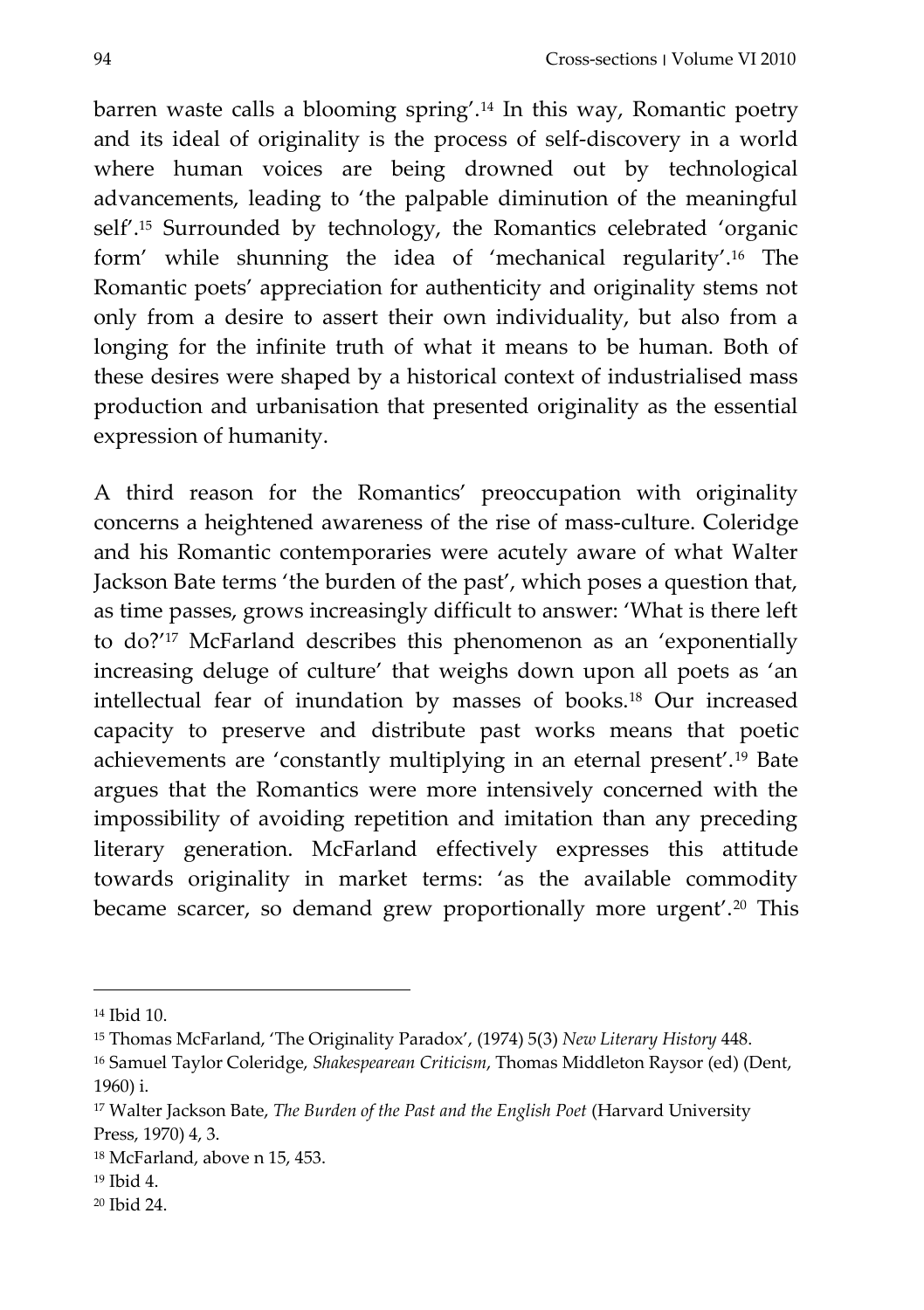tone of urgency and anxiety is evident in the writings of many Romantic poets. Goethe, for example, asks:

> Where would an earnest soul, capable of appreciating genius, find the courage even to set pen to paper, if he were aware of such unfathomable and unreachable excellence already in existence!<sup>21</sup>

Reflecting this same negative tension, Keats imagines himself as 'cowering under the wing of great poets', questioning whether his work is merely an 'imposition' upon the cultural present in light of the immensity of the cultural past.<sup>22</sup> Harold Bloom, in *The Anxiety of Influence*, argues that poetry is the literary expression of a filial struggle for creative autonomy from previous poets, sparked by anxiety concerning the difficulty of originality. 'A poem', he asserts, 'is not an overcoming of anxiety but is that anxiety'.<sup>23</sup> Poetry, according to Bloom, is the manifestation of a poet's aggressive struggle for self-assertion while lost in a sea of past poets. This reflects the role of pressures from a fruitful cultural past in shaping the Romantic ideals of originality and creative individuality that continue to resonate with later literary generations.

Originality as an ideal is shaped by cultural and literary context, and conceptions of originality vary over time. As outlined in George Steiner's *Grammars of Creation*, there are two contrasting cultural concepts of originality in literary creation.<sup>24</sup> I would like to position these two variations of originality as two opposite poles, where cultural attitudes towards originality swing back and forth between the two in a dialectical manner. The distinction between the two poles concerns the poet's source of creative originality, whether this be from within the poet himself or from external influences.

<sup>21</sup> Bate, above n 17, 6.

<sup>22</sup> Ibid 77.

<sup>23</sup> Bloom, above n 10, 94-95.

<sup>24</sup> George Steiner, *Grammars of Creation* (Yale University Press, 2001) 13-53.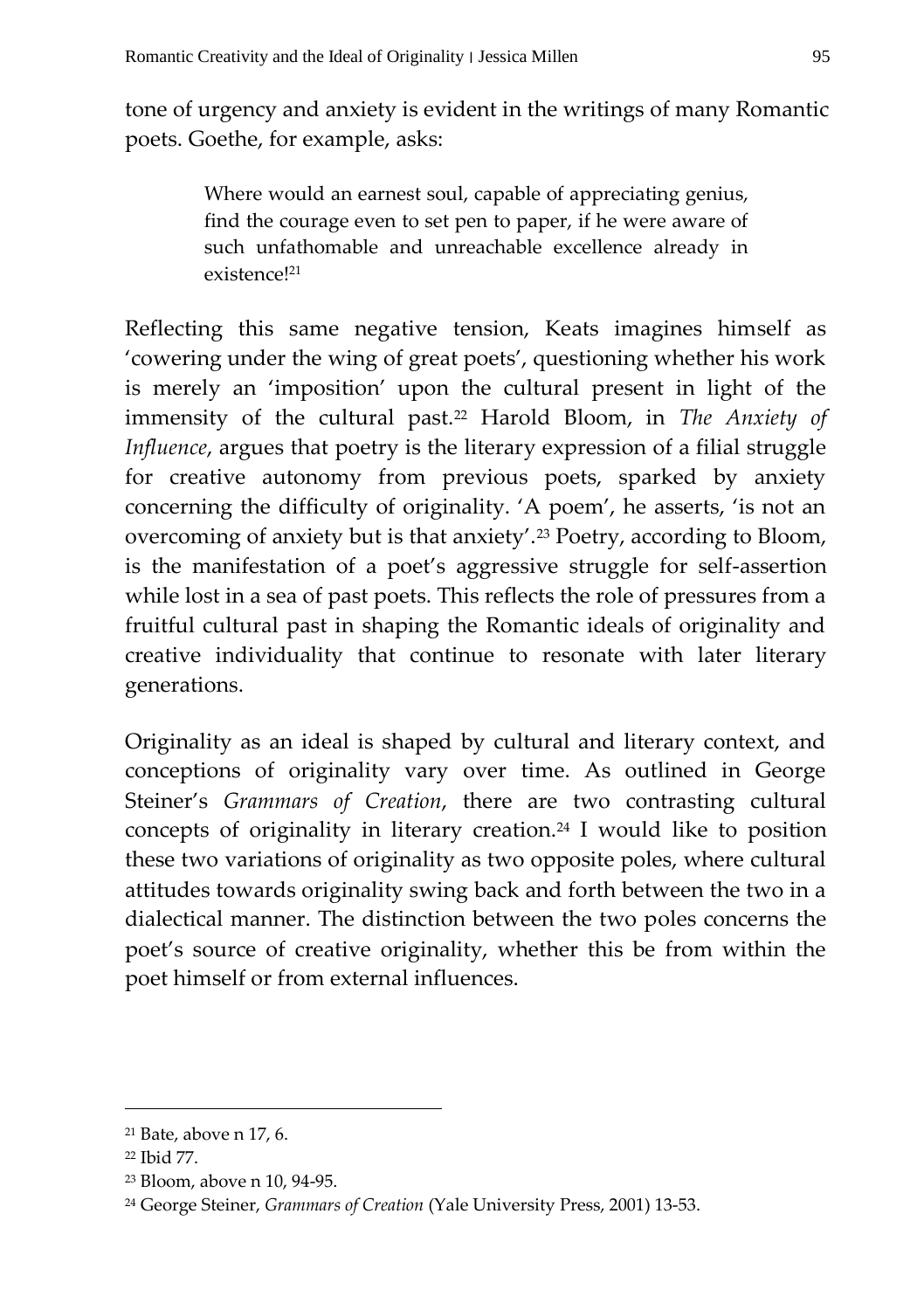The first theory of originality is *creatio*, which connotes the creation of something from nothing.<sup>25</sup> Creators bring their works into existence either from within themselves or from an intangible force that works through them. *Creatio* suggests a moment of inspiration, where, as George Puttenham argues, the mind conjures up 'all the world out of nought'.<sup>26</sup> The Romantic poets' preoccupation with creative originality represents a movement towards this understanding of originality. Wordsworth's theory of poetry as the 'spontaneous overflow of powerful feelings' reflects this idea of originality as having no source but the poet himself. In this way, *creatio* is associated with neither hard work nor skill, but with an unconscious force that results in a work free of any borrowed elements. It is a process by which all ideas spring from the 'individual soul' and 'the imagination creates its ideas...from nothing!'<sup>27</sup> This shows the appeal of the theory of originality as *creatio* for the Romantics, where the pressures of industrialisation and the weight of the cultural past gave Romantic poets feelings of anxiety for a sense of ownership over individual character and identity. As an organic process of creativity, *creatio* embodies the Romantic ideal of originality as individual freedom from cultural influence.

Coleridge and his contemporaries theorised originality in the form of *creatio* as a natural poetic gift that only a select number of individuals possess. In *Biographia Literaria*, Coleridge argues that poetic genius 'may be cultivated and improved, but can never be learned' and that true imagination is a 'gift'.<sup>28</sup> This expression of poetic skill as natural talent further illustrates the Romantics' conception of poetic originality as an assertion of their individuality. Therefore, the idealisation of poetic originality by the Romantic poets reflects the desire for individuality amongst a growing population and a literary tradition that is rapidly expanding in volume. An opinion shared by many Romantic poets is the impression of the 'born poet'.<sup>29</sup> Shelley stresses the 'delicate

<sup>25</sup> McFarland, above n 15, 6.

<sup>26</sup> Ibid 2.

<sup>27</sup> J A Héraud, 'On Poetical Genius Considered as a Poetic Power', *Fraser's Magazine*, (1830) 1, 63.

<sup>28</sup> Coleridge, above n 2, 168.

<sup>29</sup>M. H. Abrams, *The Mirror and the Lamp: Romantic Theory and the Critical Tradition* (Oxford University Press, 1953) 102.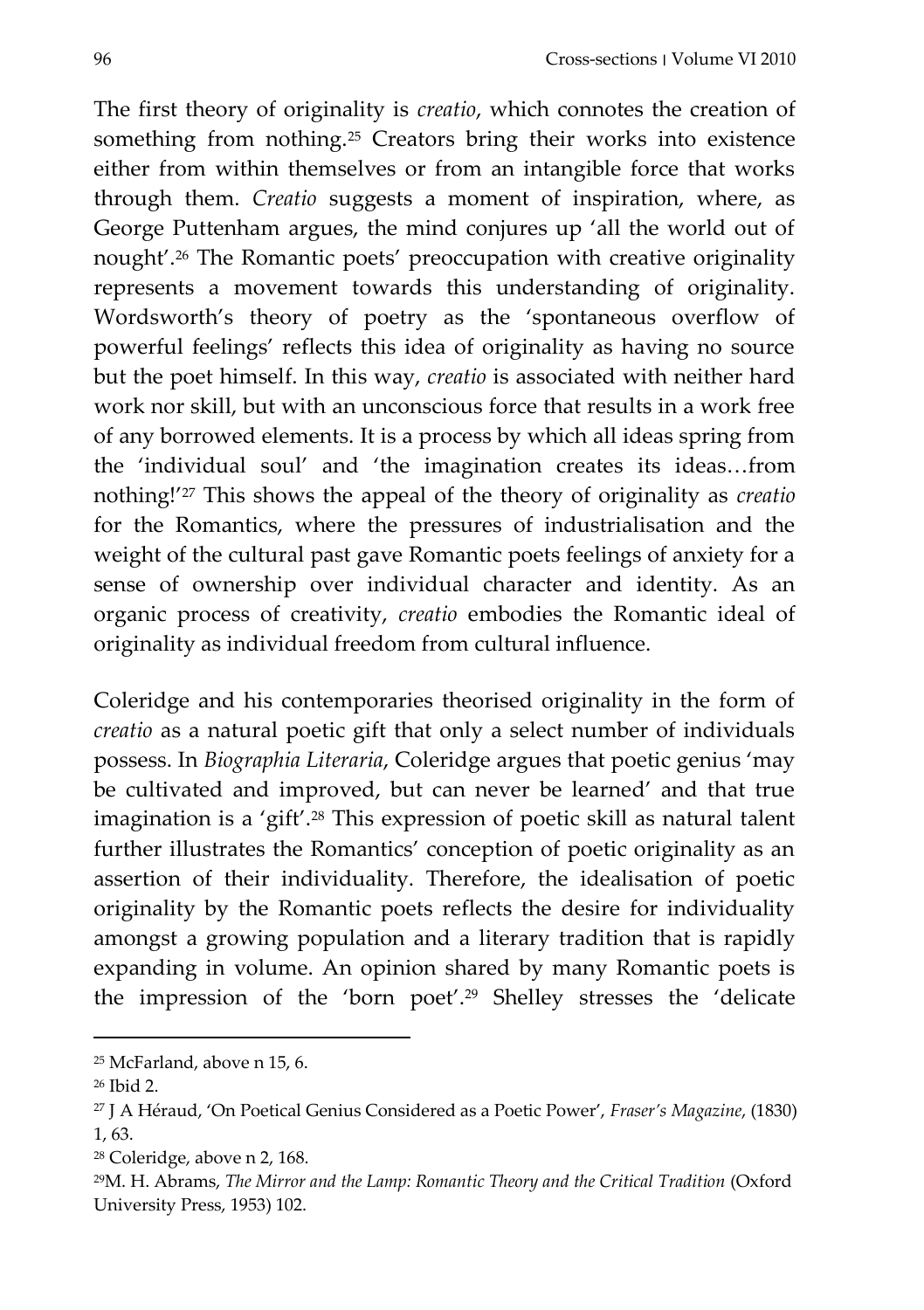sensibility' of the natural poet, while Wordsworth argues that the 'spirit of life' is active within a poet 'more than other men'.<sup>30</sup> The ability to achieve *creatio* is, for the Romantics, a state of being that a poet either inhabits or does not inhabit from birth. It is not only spontaneous moments of intense emotions that the Romantics valued; the idea of inhabiting a heightened state of emotional and intellectual awareness is also consistently upheld as a Romantic ideal. As a result, originality as a natural, unlearned gift is intrinsically tied up in ideals of creative genius and poetic quality.

However, originality as *creatio* is also hailed as a supernatural force that is channelled through the poet, where the poet is not the source but the 'prophet' of a higher creative power.<sup>31</sup> Coleridge writes of the 'magical power' of 'divine inspiration' that uses the poet as a vessel for poetic originality, suggesting that originality is only achievable through an affiliation with a mystical creative energy.<sup>32</sup> It is Coleridge's concept of the 'primary Imagination' that presents poetic originality as an idea that transcends both the poet's will and personal skill. Coleridge's 'primary Imagination' is 'the living power and prime agent of all human perception', which personifies human creativity as an external, omnipotent force, giving poetic originality a supernatural quality.<sup>33</sup> Thus originality in the Romantic creative process is presented as the result of an overarching natural or supernatural *power*, rather than a skill. This way of thinking, where originality is an innate and mystical quality, demonstrates the rise of creative originality as an aspect of value judgement in Romantic poetry.

Logically, this theory of originality as creation *ex nihilo* is inherently problematic, for nothing can be made from nothing. This problem is particularly relevant to poetry, which is a highly regulated form of expression through language. Nevertheless, originality as *creatio* remains as a highly-valued quality in Romantic poetry. It is, however,

<sup>30</sup> William Wordsworth in Nowell Charles Smith (ed), *Wordsworth's Literary Criticism*, (Amen House, 1925) 23.

<sup>31</sup> Anthony John Harding, *Coleridge and the Inspired World* (McGill-Queen's University Press, 1985) 5.

<sup>32</sup> Coleridge, above n 2, 166.

<sup>33</sup> Ibid 159.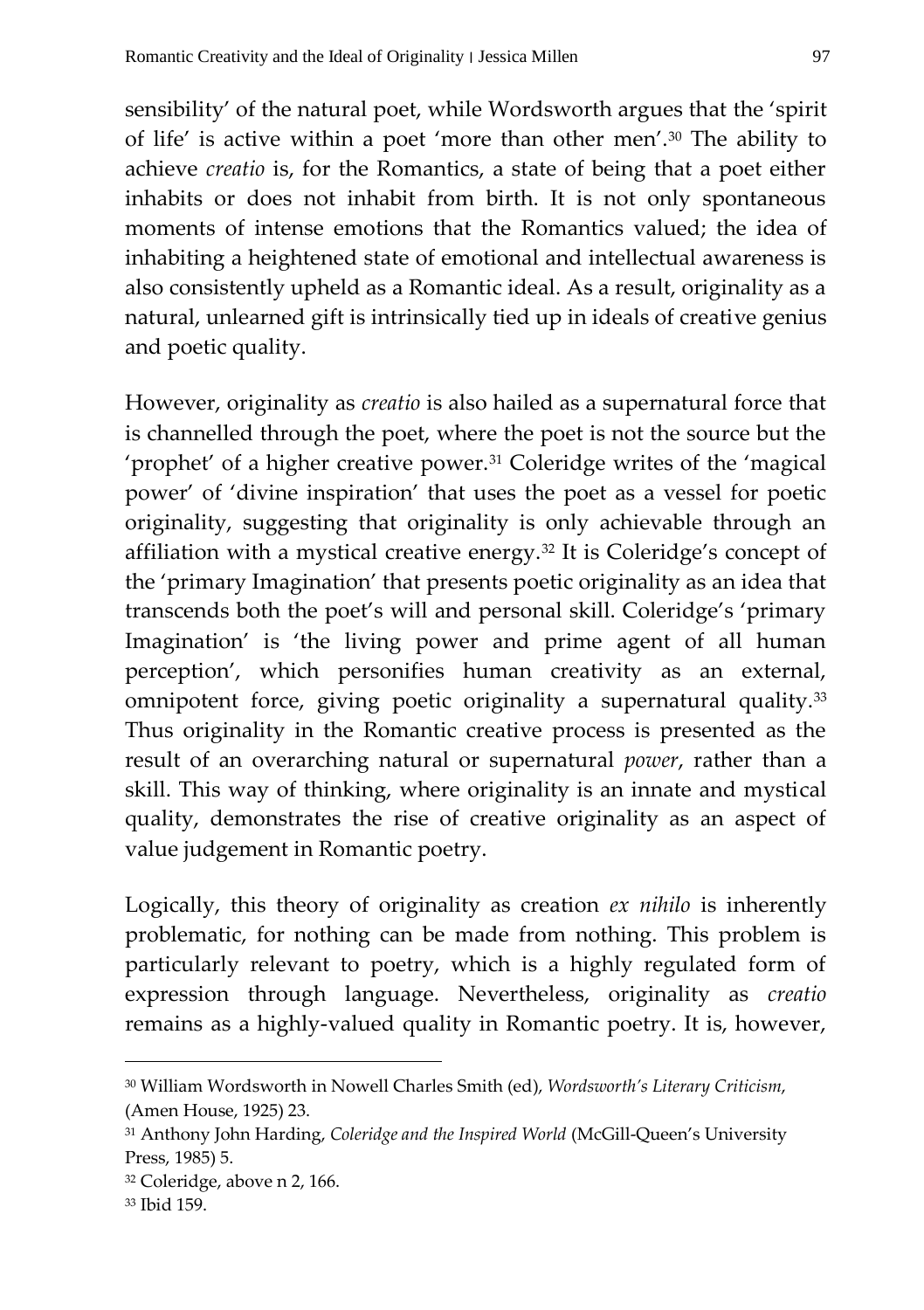only one side of Coleridge's poetic ideal, reflecting the influence of past and contemporary poetic conventions and judgements on the Romantic poets. Coleridge describes the spark of original thought as a 'tumult' that must be tamed by deep meditation and patient study, which in turn gives birth to 'stupendous power'.<sup>34</sup> Poetry is 'a union...of spontaneous impulse and voluntary will', where impulsive originality is organised into a conventional medium in order to allow communication and understanding of the poet's individuality.<sup>35</sup> This reflects influences from Friedrich Schegel, who writes that 'there is nothing more rare than a poem' due to the abundance of 'poetical sketches...fragments...and raw materials' that lack either the spark of originality or the mastery of poetic convention to shape them into poetry.<sup>36</sup> As Herder argues, 'if the imagination is without consciousness and understanding, the poet is only a raging dreamer', as order and unity must be used to contain the poet's original creative energy.<sup>37</sup> It is the combination of 'talent and much reading' that makes 'creative power and intellectual energy wrestle as in a war embrace', reflecting the Romantic poets' struggle between asserting their individuality and adhering to poetic convention.

This reflects the problematic nature of the ideal of originality as *creatio*. A poem is challenged to simultaneously express the originality and individuality of one man and the universal experience of humanity. Any natural or supernatural force that sparks original inspiration is translated into shared constructions of meaning. As Shelley states, 'a poet participates in the eternal, the infinite, the one'.<sup>38</sup> However, the poet also expresses 'the actions and passions' of an 'internal being', which can only be his own.<sup>39</sup> This paradox shows the limits of Romantic preoccupations with *creatio* in poetry and other mediums of creativity. While originality as *creatio* remains a highly valued element of great

<sup>34</sup> Ibid 172.

<sup>35</sup> Coleridge, above n 16, 164.

<sup>36</sup> Schlegel, above n 3, 1.

<sup>37</sup> Frederick Burwick, *Poetic Madness and the Romantic Imagination* (Pennsylvania State University Press, 1996) 27.

<sup>38</sup> Percy Bysshe Shelley, *Shelley's Literary and Philosophical Criticism*, ed. John Shawcross (Oxford University Press, 1909) 124.

<sup>39</sup> Macrae, above n 4, 208.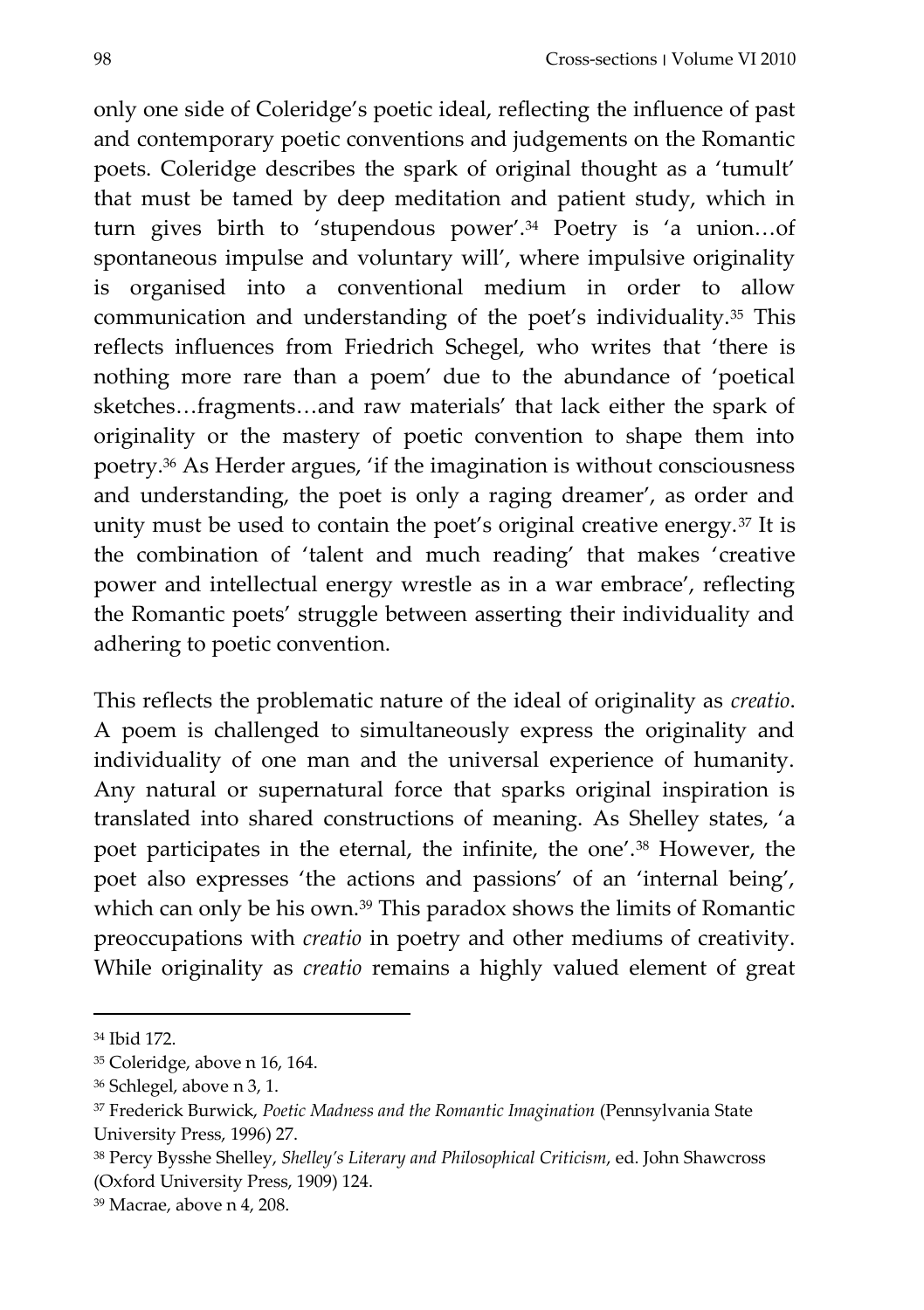poetry, Romantic creativity is the unity of both individual soul and poetic convention to convey a sense of the universal human spirit.

This leads us to the second cultural definition of originality: *inventio*, which represents creation as the rearrangement of existing parts.<sup>40</sup> While *creatio* brings something into existence from nothing, *inventio* composes already existing material into novel constructions. *Inventio* can therefore be considered a more pragmatic understanding of originality. However, this pragmatism lessens its value as a cultural concept in a Romantic, post-neoclassic context in which neoclassic ideals of Reason are being usurped by Romantic ideals of Imagination. *Inventio*, in contrast to *creatio*, is not associated with sparks of inspiration and innovation, but with the hard work and skill that are required to shape influencing factors into poetry. There are an infinite number of external factors that may serve as building blocks in the theory of *inventio* – the aesthetic tradition that the poet inhabits, the socio-political undercurrents of the time, or even the last piece of literature that the poet reads before setting pen to paper. Harold Bloom takes this one step further with his theory of influence, which claims that all poems are simply misinterpretations of previous poems. Bloom argues that writing a poem is revising an earlier poem. 'True poetic history', writes Bloom, 'is the story of how poets as poets have suffered other poets'.<sup>41</sup> Asserting that the true value of a poem can only be found through an understanding of its relation to other poems, Bloom's argument demonstrates a swing towards the pole of *inventio* in defining the ideal of originality. Despite any attempts to remove themselves from the cultural past, writes Bloom, all poets are entrapped within a poetic 'family romance', where poems are simply refractions and reworkings of others.<sup>42</sup> Bloom presents the relationship between the two theories of originality as the relationship between the intended ideal (*creatio*) and the inevitable, realistic result (*inventio*).

<sup>40</sup> McFarland, above n 15, 6.

<sup>41</sup> Bloom, above n 10, 94.

<sup>42</sup> Ibid 30.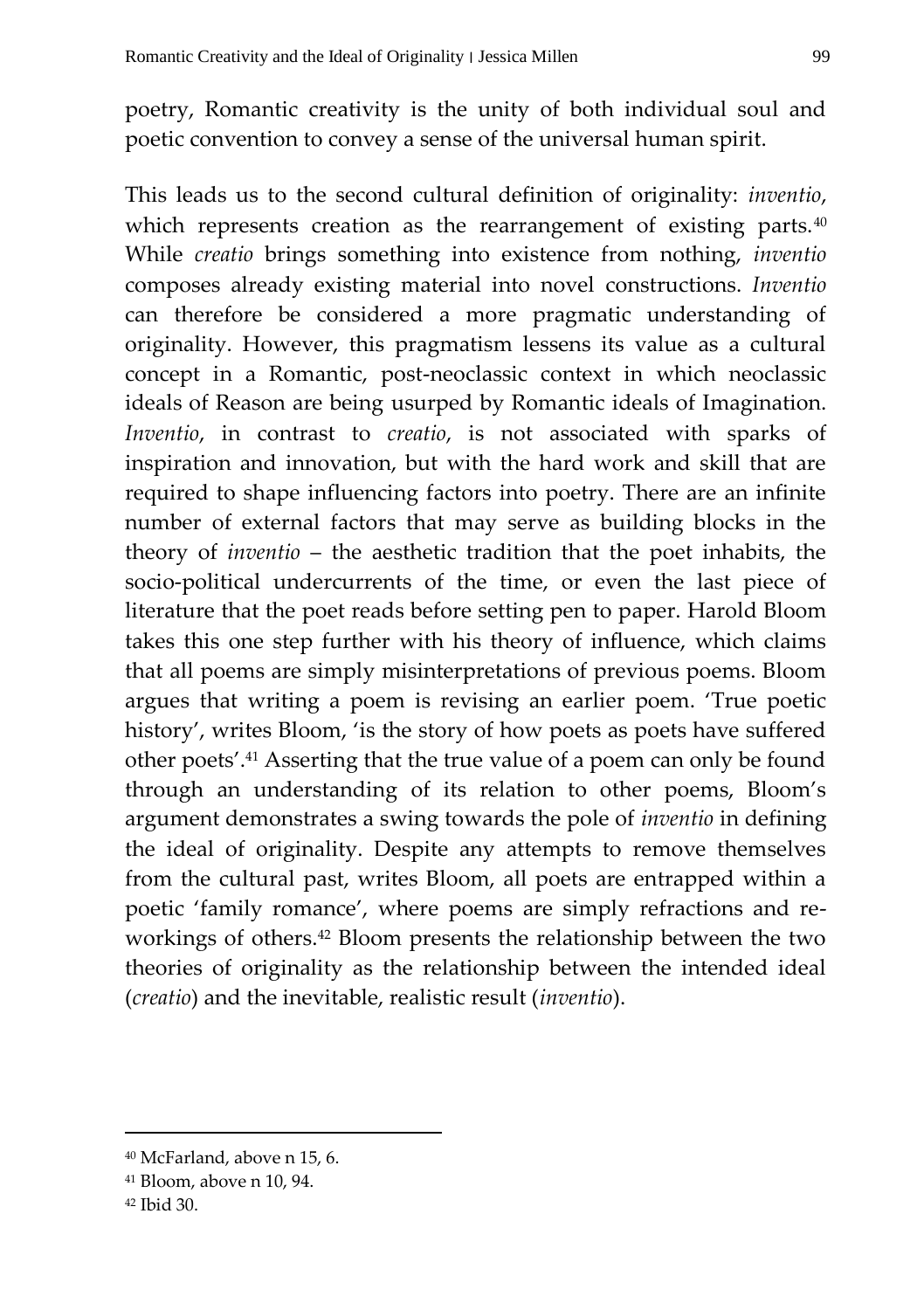Similarly, T. S. Eliot argues that 'No poet, no artist of any art, has his complete meaning alone'.<sup>43</sup> Written in a Modernist context, Eliot's assertions are an example of a continuing preoccupation with originality, but also a swing towards the pole of *inventio* within this preoccupation. Embracing the influence of other poets, writes Eliot:

> compels a man to write not merely with his own generation in his bones, but with a feeling that the whole of the literature of Europe from Homer and within it the whole of the literature of his own country has a simultaneous existence and composes a simultaneous order.

Eliot's essay clearly demarks a movement away from *creatio* in ideas of literary value in the twentieth century. Rather than viewing past poets as competition, Eliot views past poets and their works as a tool to enrich and shape contemporary poetry. Eliot acknowledges that comparison with previous poets is inevitable for all present poets, but stresses the mutual nature of this comparison, whereby all works are measured not only against but *by* each other.<sup>44</sup> Eliot does not see himself or his contemporaries as arriving after the dead poets. Instead, he sees current poets as joining the eternal present of creative expression. In the relationship that Eliot envisages, old works are judged by the new to the same extent that new works are judged by the old. He argues that:

> ...what happens when a new work of art is created is something that happens simultaneously to all the works of art which preceded it...the past should be altered by the present as much as the present is directed by the past. <sup>45</sup>

As E. M. Forster's motto asserts, 'History develops, Art stands still'.<sup>46</sup> Eliot and his contemporaries view the great poets of the past not as creative competition, but as partners. However, this awareness of the significance of a shared cultural past, whether viewed in a positive or a

<sup>43</sup> T. S. Eliot, 'Tradition and the Individual Talent', *Perspecta* (1987) 19, 37.

<sup>44</sup> Ibid 42.

<sup>45</sup> Ibid 38.

<sup>46</sup> Aleida Assmann, *Exorcising the demon of chronology: T. S. Eliot's Reinvention of Tradition,* in G. Cianci and J. Harding (eds), *T. S. Eliot and the Concept of Tradition* (Cambridge University Press, 2007) 18.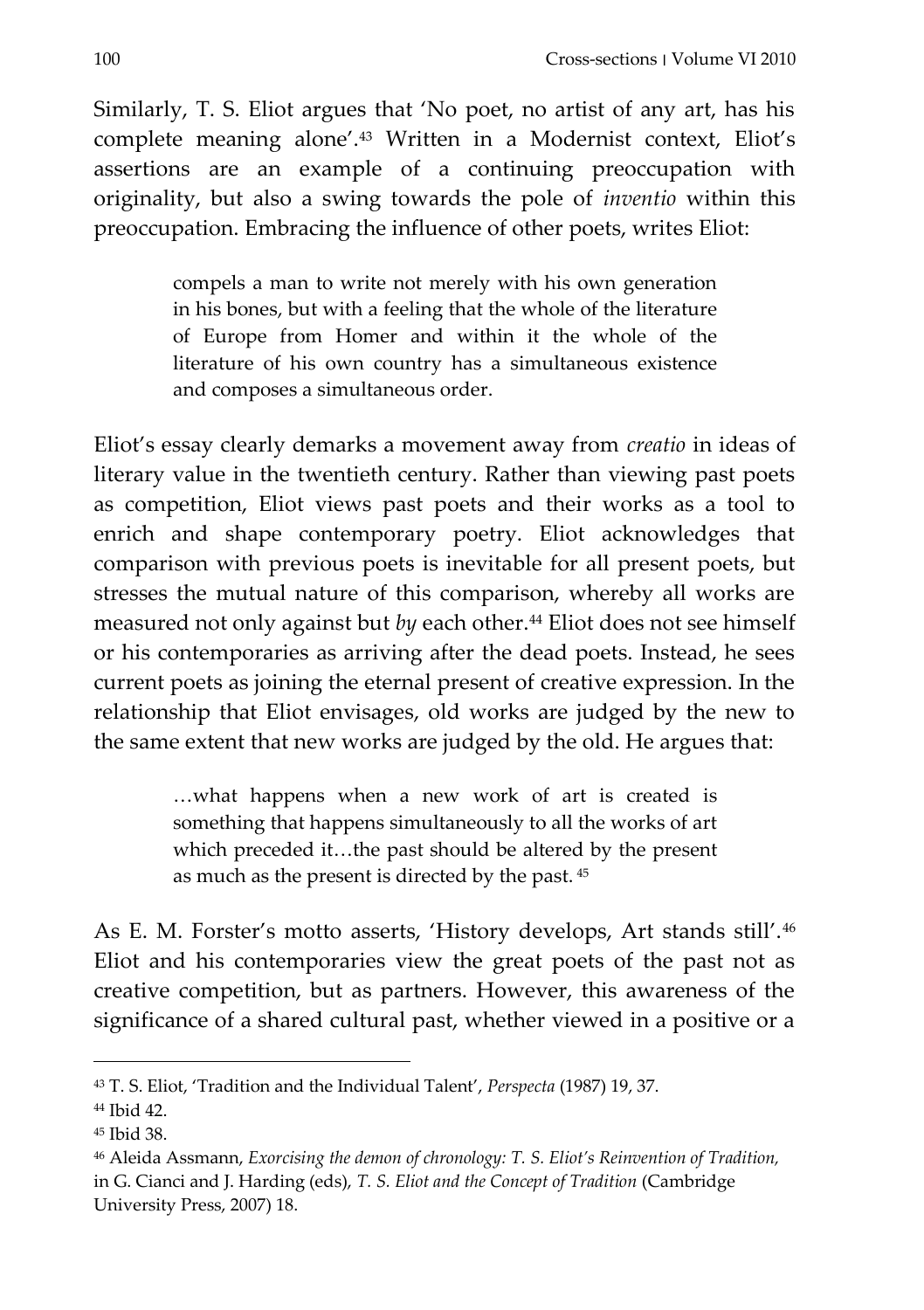negative light, is an awareness directly inherited from the Romantics' preoccupation with originality. It also reflects a swing towards the pole of *inventio* within the ideal of originality, and therefore a continuing obsession with originality and novelty in creativity.

However, like the Romantic ideal of *creatio*, the Modernist ideal of originality as *inventio* also has points of difficulty and contradiction. Although *inventio* connotes hard work and wide knowledge, Eliot argues that originality 'does not happen consciously or of deliberation' and therefore shows that *inventio* also requires the poet's creativity to have an 'unconscious' quality. This perspective concerning originality as *inventio* is shared by the Romantic poets. For example, Goethe describes Shakespeare as having created 'golden apples in silver dishes' and suggests that careful study may build upon this in an original manner. However, he also warns against attempting *inventio* without great poetic skill, as the silver dishes are no use if we have 'only potatoes to put in them'.<sup>47</sup> This is where *inventio*, too, becomes problematic, as it also requires a form of organic originality that flows through or from within the poet to bestow new value upon pre-existing materials. In essence, the two cultural concepts of originality are striving for the same result – a sense of novelty and originality that reflects the transcendent creative genius and skill of the poet.

Despite changes concerning the comparative value placed upon the alternate poles of *creatio* and *inventio*, we have clearly inherited the cult of originality from the Romantic poets. A strong possessiveness over ideas that stems from our obsession with individual innovation shows itself in our ongoing obsession with plagiarism, copyright and the public figure of the author. It is also clear that *creatio* and *inventio* are not entirely separate from each other, and that all expressions of creativity lie in the space between the two poles of originality. The understanding of creativity that we have inherited from the Romantic poets, including the ideal of originality, therefore has two forces working upon it – the burdensome pressure of the cultural past and the uplifting power of the human imagination. It is the friction between these two forces that sparks creative inspiration, and the ongoing,

<sup>47</sup> Bate, above n 17, 5.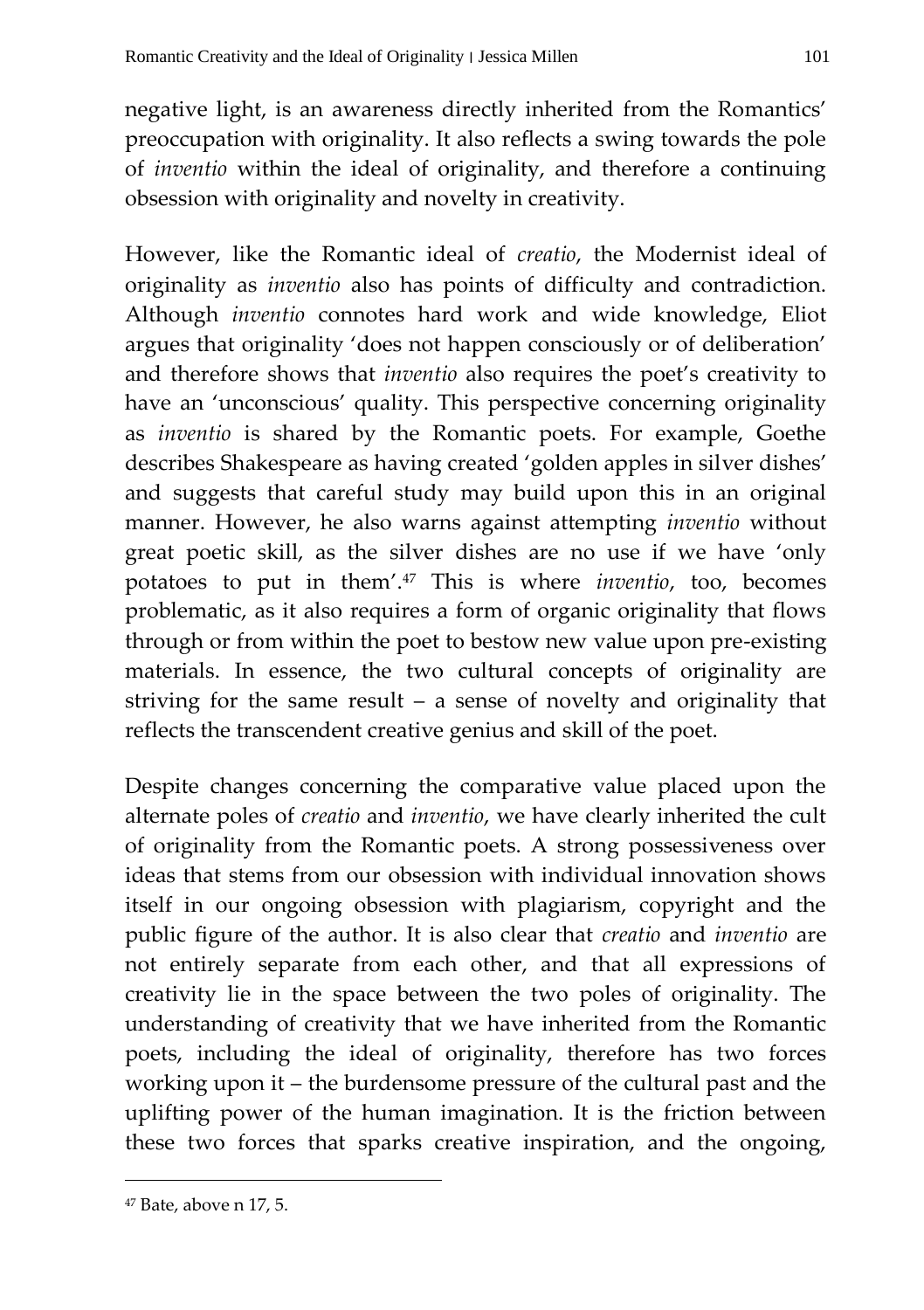mutually-transformative relationship between the two that develops a creative space in which we continue to contribute both poetry and criticism to the cultural and literary dilemma of originality.

## **Acknowledgements**

Many thanks to Ned Curthoys for being an endlessly patient, helpful and inspiring supervisor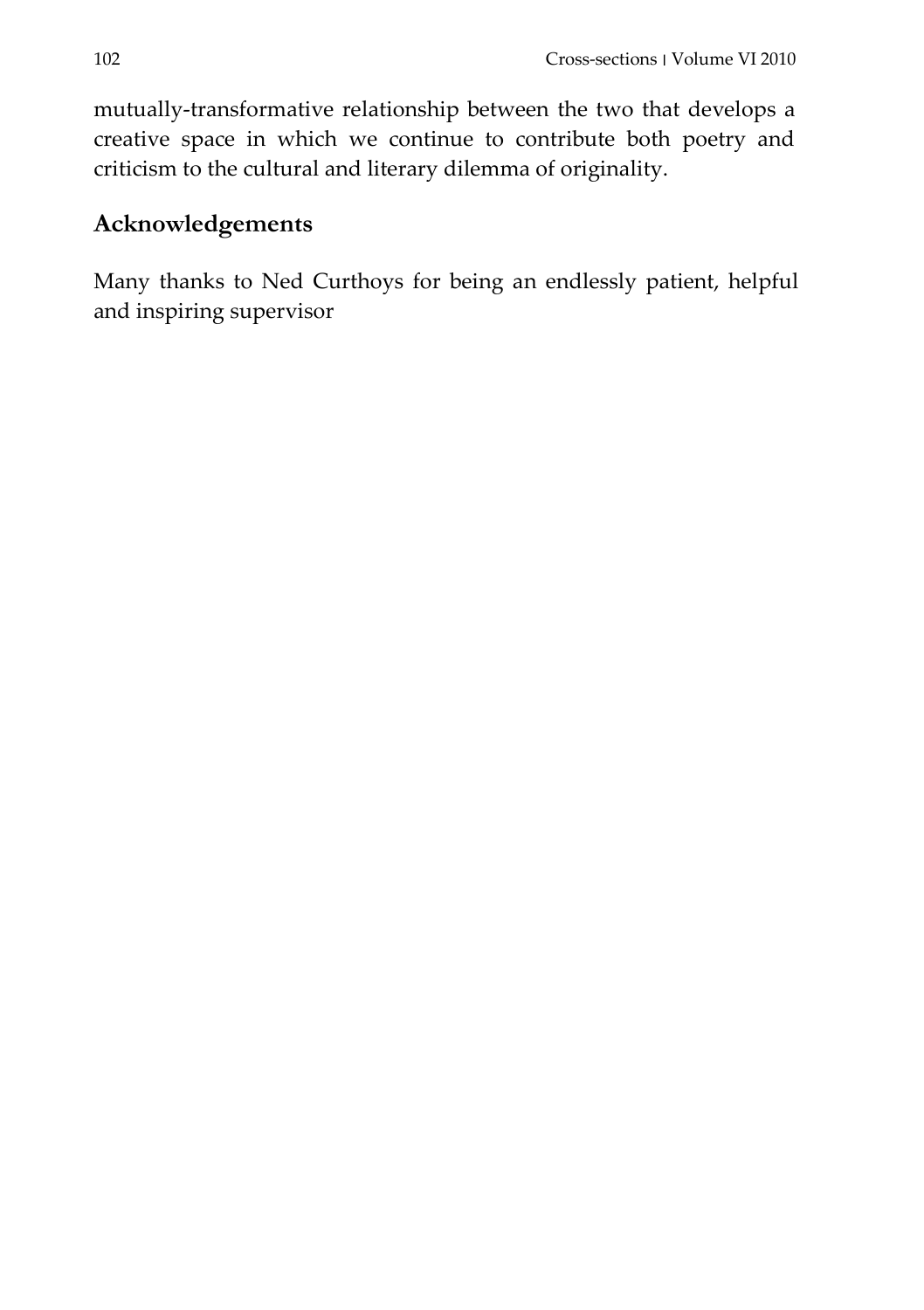## **References**

Abrams, M. H. *The Mirror and the Lamp: Romantic Theory and the Critical Tradition* (Oxford University Press, 1953)

Assmann, Aleida, 'Exorcising the demon of chronology: T. S. Eliot's Reinvention of Tradition'*,* in G. Cianci and J. Harding (eds), *T. S. Eliot and the Concept of Tradition* (Cambridge University Press, 2007) 18

Bate, Walter Jackson, *The Burden of the Past and the English Poet* (Harvard University Press, 1970)

Bloom, Harold, *The Anxiety of Influence: A Theory of Poetry* (Oxford University Press, 1973)

Burwick, Frederick, *Poetic Madness and the Romantic Imagination* (Pennsylvania State University Press: 1996)

Coleridge, Samuel Taylor, *Biographia Literaria* (J. M. Dent & Co, 1906)

Coleridge, Samuel Taylor, *Shakespearean Criticism*, in Thomas Middleton Raysor (ed) (Dent, 1960)

Eliot, T. S. 'Tradition and the Individual Talent', *Perspecta* (1987) 19

Groom, Nick, *The Forger's Shadow* (Picador, 2002)

Harding, Anthony John *Coleridge and the Inspired World* (McGill-Queen's University Press, 1985)

Héraud, J A 'On Poetical Genius Considered as a Poetic Power', *Fraser's Magazine* (1830)

Kant, Immanuel, *Critique of Judgement* ( J H Bernard trans, Hafter Press, 1951) 150 [trans of *Kritik der Urteilsckraft* (first published 1790)]

Mallon, Thomas, *Stolen Words: Forays into the Origins and Ravages of Plagiarism* (Harcourt, 1989)